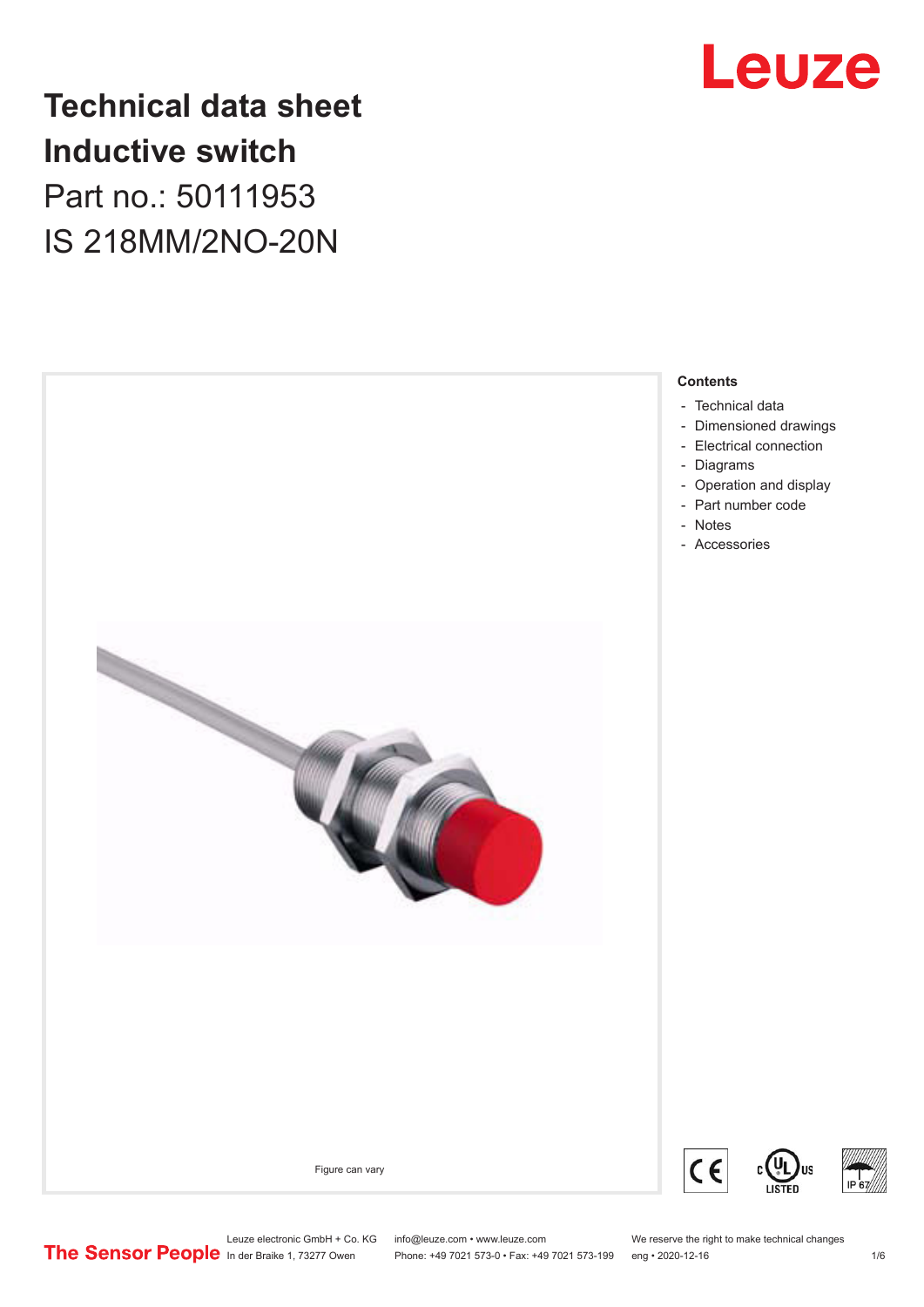# <span id="page-1-0"></span>**Technical data**

# Leuze

### **Basic data**

| Series                                    | 218             |
|-------------------------------------------|-----------------|
| Typ. operating range limit S <sub>n</sub> | 20 <sub>1</sub> |
| <b>Operating range S<sub>2</sub></b>      |                 |

### **Characteristic parameters**

MTTF 480 years

### **Electrical data**

| Electrical data                      |                                                                                                |
|--------------------------------------|------------------------------------------------------------------------------------------------|
| Protective circuit                   | Inductive protection                                                                           |
|                                      | Polarity reversal protection                                                                   |
|                                      | Short circuit protected                                                                        |
|                                      |                                                                                                |
| Performance data                     |                                                                                                |
| Supply voltage U <sub>n</sub>        | 10  30 V, DC                                                                                   |
| <b>Residual ripple</b>               | $0 20 \%$ , From $U_{\rm B}$                                                                   |
| <b>Open-circuit current</b>          | $010$ mA                                                                                       |
| Temperature drift, max. (in % of S.) | 10 %, Over the entire operating<br>temperature range                                           |
| Repeatability, max. (in % of S.)     | 5 %, For $U_{\rm B}$ = 20  30 VDC, ambient<br>temperature $T_a = 23 \degree C \pm 5 \degree C$ |
| <b>Switching hysteresis</b>          | 10%                                                                                            |

20 mm

0 ... 16.2 mm

### **Outputs**

**Number of digital switching outputs** 1 Piece(s)

| <b>Switching outputs</b>  |                    |  |
|---------------------------|--------------------|--|
| <b>Voltage type</b>       | <b>DC</b>          |  |
| Switching current, max.   | 200 mA             |  |
| Residual current, max.    | $0.1 \text{ mA}$   |  |
| Voltage drop              | $\leq$ 2 V         |  |
| <b>Switching output 1</b> |                    |  |
| <b>Switching element</b>  | Transistor, NPN    |  |
| Switching principle       | NO (normally open) |  |
| minn                      |                    |  |

### **Timing**

**Switching frequency** 500 Hz **Readiness delay** 50 ms

### **Connection**

**Number of connections** 1 Piece(s)

| <b>Connection 1</b>       |                       |  |  |
|---------------------------|-----------------------|--|--|
| <b>Function</b>           | Signal OUT            |  |  |
|                           | Voltage supply        |  |  |
| <b>Type of connection</b> | Cable                 |  |  |
| Cable length              | 2,000 mm              |  |  |
| <b>Sheathing material</b> | <b>PVC</b>            |  |  |
| Cable color               | Gray                  |  |  |
| Number of conductors      | 3-wire                |  |  |
| Wire cross section        | $0.34 \, \text{mm}^2$ |  |  |

### **Design** Cylindrical **Thread size** M18 x 1 mm

**Mechanical data**

| Dimension (Ø x L)                                  | 18 mm x 52 mm                   |
|----------------------------------------------------|---------------------------------|
| <b>Type of installation</b>                        | Non-embedded                    |
| <b>Housing material</b>                            | Metal                           |
| <b>Metal housing</b>                               | Chromed brass                   |
| <b>Sensing face material</b>                       | Plastic, Polybutylene (PBT)     |
| Net weight                                         | 92.5 g                          |
| <b>Housing color</b>                               | Red, RAL 3000                   |
|                                                    | Silver                          |
| <b>Type of fastening</b>                           | Mounting thread                 |
|                                                    | Via optional mounting device    |
| <b>Standard measuring plate</b>                    | 60 x 60 mm <sup>2</sup> , Fe360 |
| <b>Operation and display</b>                       |                                 |
| Type of display                                    | LED                             |
| <b>Number of LEDs</b>                              | 1 Piece(s)                      |
|                                                    |                                 |
| <b>Environmental data</b>                          |                                 |
| Ambient temperature, operation                     | $-2570 °C$                      |
| Ambient temperature, storage                       | $-2570 °C$                      |
|                                                    |                                 |
| <b>Certifications</b>                              |                                 |
| Degree of protection                               | IP 67                           |
| <b>Protection class</b>                            | $\mathbf{H}$                    |
| <b>Certifications</b>                              | c UL US                         |
| Test procedure for EMC in accordance IEC 61000-4-2 |                                 |
| with standard                                      | IEC 61000-4-3                   |
|                                                    | IEC 61000-4-4                   |
| <b>Standards applied</b>                           | IEC 60947-5-2                   |
| <b>Correction factors</b>                          |                                 |
| <b>Aluminum</b>                                    | 0.44                            |
| <b>Stainless steel</b>                             | 0.69                            |
| Copper                                             | 0.42                            |
| <b>Brass</b>                                       | 0.5                             |
| Fe360 steel                                        | 1                               |
|                                                    |                                 |
| <b>Classification</b>                              |                                 |
| <b>Customs tariff number</b>                       | 85365019                        |
|                                                    | 27270101                        |
| eCl@ss 8.0                                         | 27270101                        |
| eCl@ss 9.0                                         | 27270101                        |
| eCl@ss 10.0                                        | 27270101                        |
| eCl@ss 11.0                                        | 27270101                        |
| <b>ETIM 5.0</b>                                    | EC002714                        |
| <b>ETIM 6.0</b>                                    | EC002714                        |
|                                                    | EC002714                        |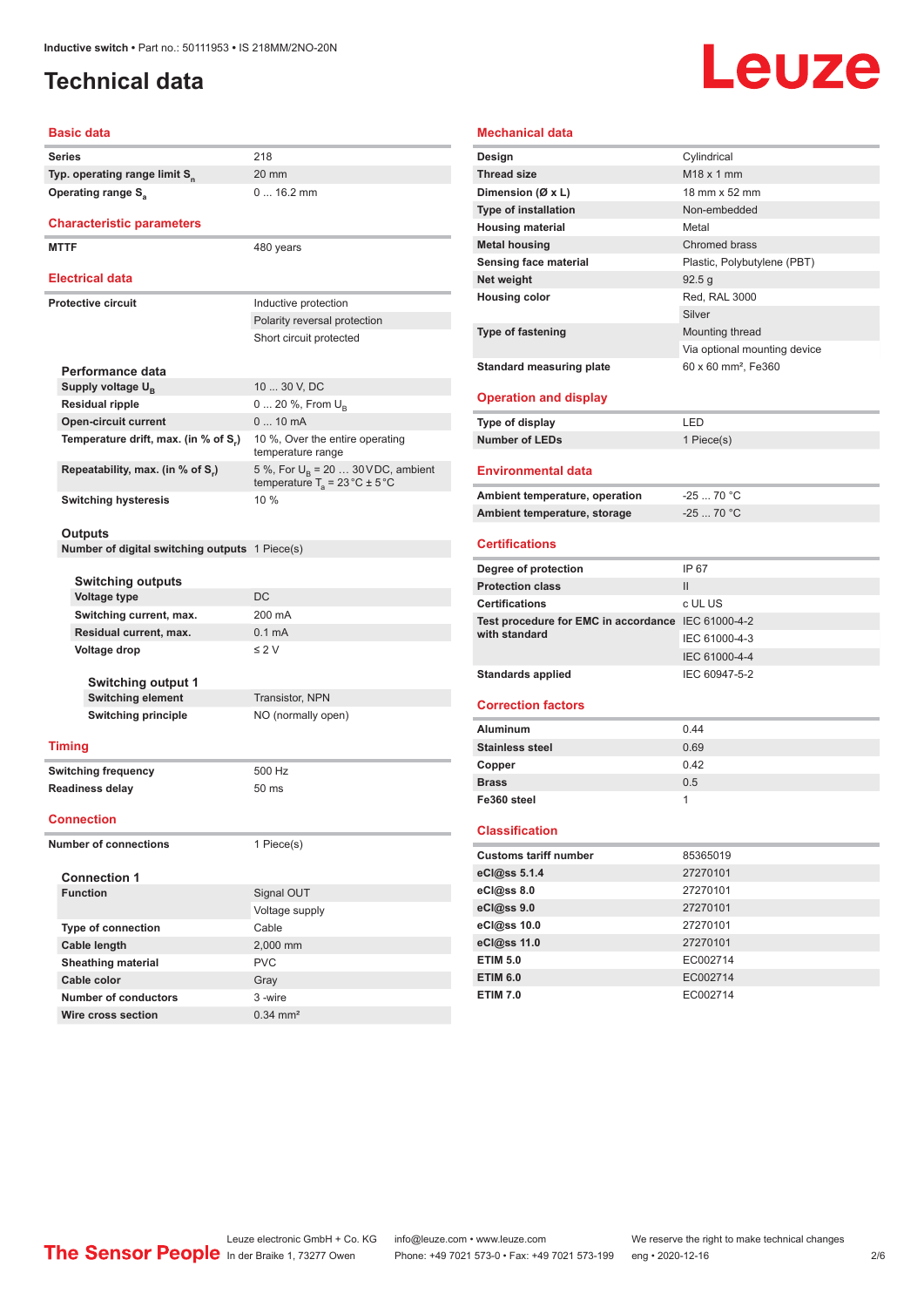<span id="page-2-0"></span>**Inductive switch •** Part no.: 50111953 **•** IS 218MM/2NO-20N

# **Dimensioned drawings**

All dimensions in millimeters





# **Electrical connection**

### **Connection 1**

| <b>Function</b>             | Signal OUT<br>Voltage supply |
|-----------------------------|------------------------------|
| <b>Type of connection</b>   | Cable                        |
| Cable length                | 2,000 mm                     |
| <b>Sheathing material</b>   | <b>PVC</b>                   |
| Cable color                 | Gray                         |
| <b>Number of conductors</b> | 3-wire                       |
| Wire cross section          | $0.34 \, \text{mm}^2$        |

### **Conductor color Conductor assignment**

| <b>Brown</b> | V+               |
|--------------|------------------|
| <b>Blue</b>  | <b>GND</b>       |
| <b>Black</b> | OUT <sub>1</sub> |



Leuze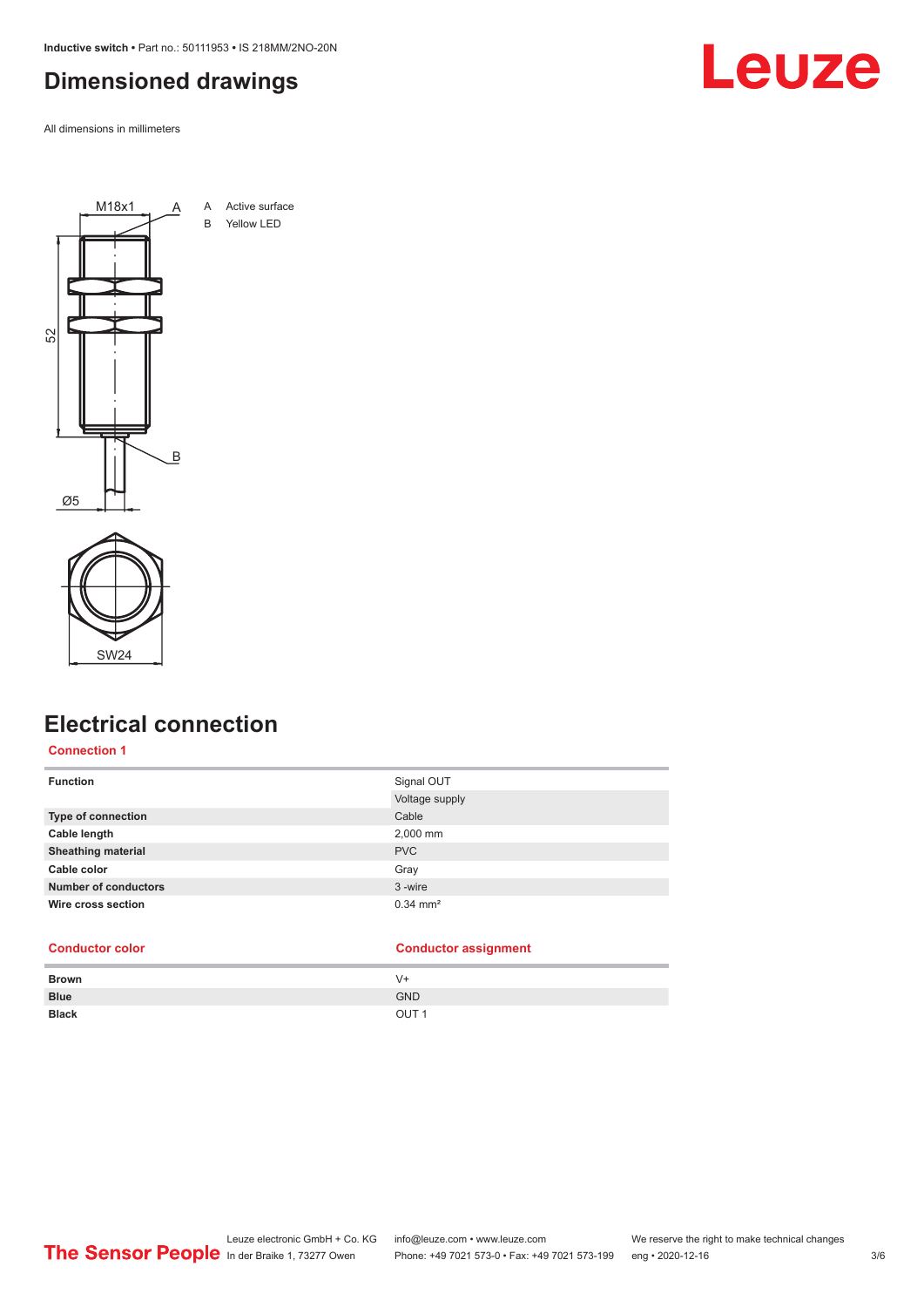# <span id="page-3-0"></span>**Diagrams**

# Leuze

### Non-embedded installation



# Types with  $S_n = 20.0$  mm



# **Operation and display**

| <b>LED</b> | <b>Display</b>           | <b>Meaning</b>                   |
|------------|--------------------------|----------------------------------|
|            | Yellow, continuous light | Switching output/switching state |

- a Inductive switch
- b Standard measuring plate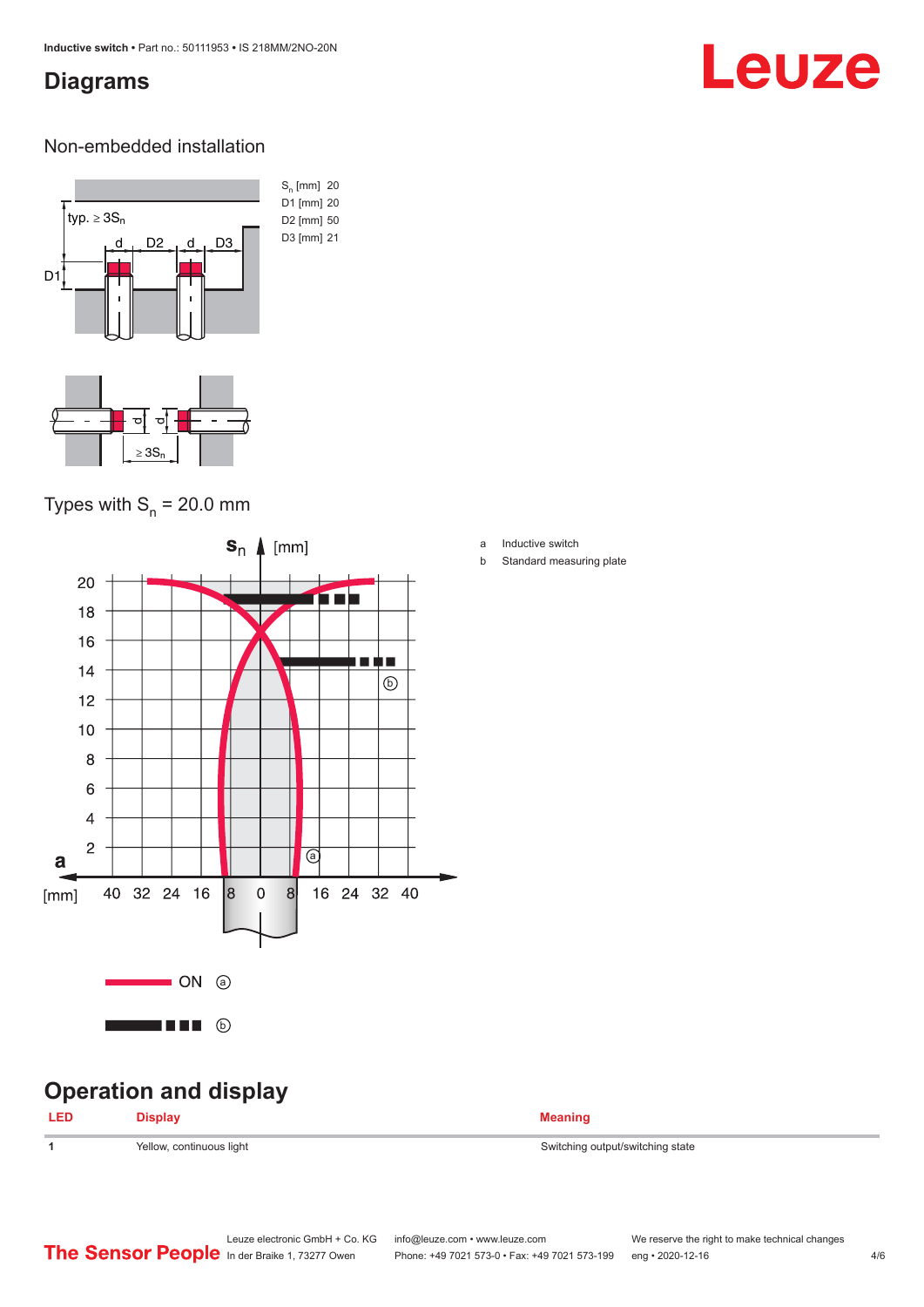# <span id="page-4-0"></span>**Part number code**

Part designation: **ISX YYY ZZ/AAA.BB-CCC-DDD-DDD**



| <b>ISX</b> | Operating principle / construction<br>IS: inductive switch, standard design<br>ISS: inductive switch, short construction                                                                                                                                                                                                                                                                                                                                                                                                                                                                                                                                                                                                                                                                                                                                                                                                                                                                                                                                                                                                                                                                                                                                                                                                                                                                                                                                                                          |
|------------|---------------------------------------------------------------------------------------------------------------------------------------------------------------------------------------------------------------------------------------------------------------------------------------------------------------------------------------------------------------------------------------------------------------------------------------------------------------------------------------------------------------------------------------------------------------------------------------------------------------------------------------------------------------------------------------------------------------------------------------------------------------------------------------------------------------------------------------------------------------------------------------------------------------------------------------------------------------------------------------------------------------------------------------------------------------------------------------------------------------------------------------------------------------------------------------------------------------------------------------------------------------------------------------------------------------------------------------------------------------------------------------------------------------------------------------------------------------------------------------------------|
| <b>YYY</b> | <b>Series</b><br>203: series with Ø 3 mm<br>204: series with $Ø$ 4 mm<br>205: series with M5 x 0.5 external thread<br>206: series with Ø 6.5 mm<br>208: series with M8 x 1 external thread<br>212: series with M12 x 1 external thread<br>218: series with M18 x 1 external thread<br>230: series with M30 x 1.5 external thread<br>240: series in cubic design<br>244: series in cubic design<br>255: series with 5 x 5 mm <sup>2</sup> cross section<br>288: series with 8 x 8 mm <sup>2</sup> cross section                                                                                                                                                                                                                                                                                                                                                                                                                                                                                                                                                                                                                                                                                                                                                                                                                                                                                                                                                                                    |
| ZZ         | Housing / thread<br>MM: metal housing (active surface: plastic) / metric thread<br>FM: full-metal housing (active surface: stainless steel AISI 316L) / metric thread<br>MP: metal housing (active surface: plastic) / smooth (without thread)                                                                                                                                                                                                                                                                                                                                                                                                                                                                                                                                                                                                                                                                                                                                                                                                                                                                                                                                                                                                                                                                                                                                                                                                                                                    |
| <b>AAA</b> | Output current / supply<br>4NO: PNP transistor, NO contact<br>4NC: PNP transistor, NC contact<br>2NO: NPN transistor, NO contact<br>2NC: NPN transistor, NC contact<br>1NO: relay, NO contact / AC/DC<br>1NC: relay, NC contact / AC/DC<br>44: 2 PNP transistor switching outputs, antivalent (NO + NC)<br>22: 2 NPN transistor switching outputs, antivalent (NO + NC)                                                                                                                                                                                                                                                                                                                                                                                                                                                                                                                                                                                                                                                                                                                                                                                                                                                                                                                                                                                                                                                                                                                           |
| ВB         | <b>Special equipment</b><br>n/a: no special equipment<br>5F: food version<br>5: housing material V2A (1.4305, AISI 303)                                                                                                                                                                                                                                                                                                                                                                                                                                                                                                                                                                                                                                                                                                                                                                                                                                                                                                                                                                                                                                                                                                                                                                                                                                                                                                                                                                           |
| <b>CCC</b> | Measurement range / type of installation<br>1E0: typ. range limit 1.0 mm / embedded installation<br>1E5: typ. range limit 1.5 mm / embedded installation<br>2E0: typ. range limit 2.0 mm / embedded installation<br>3E0: typ. range limit 3.0 mm / embedded installation<br>4E0: typ. range limit 4.0 mm / embedded installation<br>5E0: typ. range limit 5.0 mm / embedded installation<br>6E0: typ. range limit 6.0 mm / embedded installation<br>8E0: typ. range limit 8.0 mm / embedded installation<br>10E: typ. range limit 10.0 mm / embedded installation<br>12E: typ. range limit 12.0 mm / embedded installation<br>15E: typ. range limit 15.0 mm / embedded installation<br>20E: typ. range limit 20.0 mm / embedded installation<br>22E: typ. range limit 22.0 mm / embedded installation<br>2N5: typ. range limit 2.5 mm / non-embedded installation<br>4N0: typ. range limit 4.0 mm / non-embedded installation<br>8NO: typ. range limit 8.0 mm / non-embedded installation<br>10N: typ. range limit 10.0 mm / non-embedded installation<br>12N: typ. range limit 12.0 mm / non-embedded installation<br>14N: typ. range limit 14.0 mm / non-embedded installation<br>15N: typ. range limit 15.0 mm / non-embedded installation<br>20N: typ. range limit 20.0 mm / non-embedded installation<br>22N: typ. range limit 22.0 mm / non-embedded installation<br>25N: typ. range limit 25.0 mm / non-embedded installation<br>40N: typ. range limit 40.0 mm / non-embedded installation |
| <b>DDD</b> | <b>Electrical connection</b><br>n/a: cable, standard length 2000 mm<br>S12: M12 connector, 4-pin, axial<br>200-S12: cable, length 200 mm with M12 connector, 4-pin, axial<br>200-S8.3: cable, length 200 mm with M8 connector, 3-pin, axial<br>S8.3: M8 connector, 3-pin, axial<br>005-S8.3: cable, length 500 mm with M8 connector, 3-pin, axial<br>050: cable, standard length 5000 mm, 3-wire                                                                                                                                                                                                                                                                                                                                                                                                                                                                                                                                                                                                                                                                                                                                                                                                                                                                                                                                                                                                                                                                                                  |

**Note**

 $\%$  A list with all available device types can be found on the Leuze website at www.leuze.com.

Leuze electronic GmbH + Co. KG info@leuze.com • www.leuze.com We reserve the right to make technical changes In der Braike 1, 73277 Owen Phone: +49 7021 573-0 • Fax: +49 7021 573-199 eng • 2020-12-16